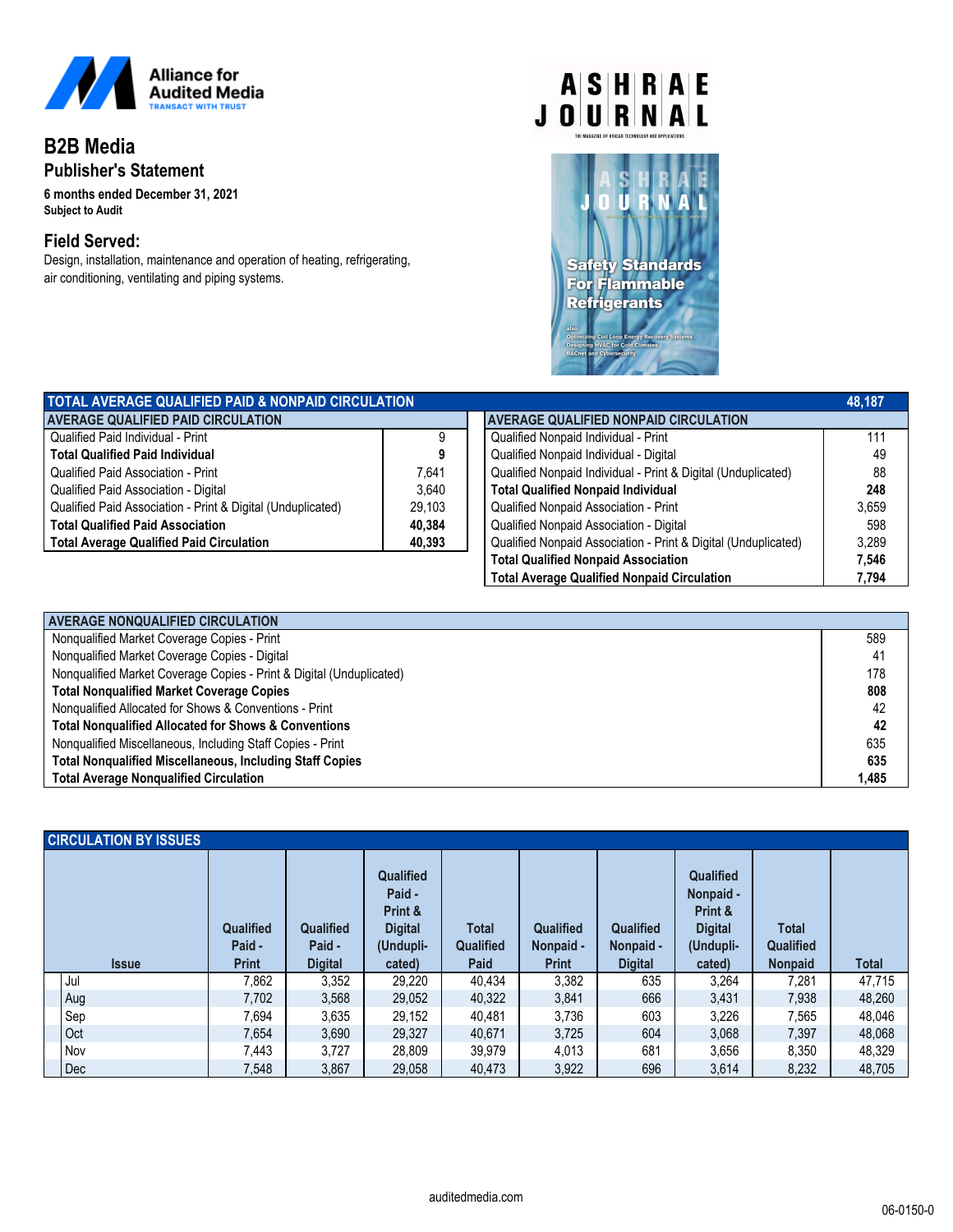|    | <b>BUSINESS/OCCUPATIONAL ANALYSIS</b>                                                                                                                     |              |                                                |                                                          |                                                                                            |                                                 |                                       |                                                |                                                                              |                                         |                                   |                                                    |                                                     |                                                                                                      |                                                                  |                                          |                                                   |                                                                                     |                                               |                               |
|----|-----------------------------------------------------------------------------------------------------------------------------------------------------------|--------------|------------------------------------------------|----------------------------------------------------------|--------------------------------------------------------------------------------------------|-------------------------------------------------|---------------------------------------|------------------------------------------------|------------------------------------------------------------------------------|-----------------------------------------|-----------------------------------|----------------------------------------------------|-----------------------------------------------------|------------------------------------------------------------------------------------------------------|------------------------------------------------------------------|------------------------------------------|---------------------------------------------------|-------------------------------------------------------------------------------------|-----------------------------------------------|-------------------------------|
|    | <b>Classification by Business &amp; Industry</b>                                                                                                          | <b>Total</b> | <b>Qualified</b><br>Paid<br>ndividual<br>Print | Qualified<br>Paid<br><b>Individual</b><br><b>Digital</b> | Qualified<br>Paid<br><b>Individual</b><br>Print &<br><b>Digital</b><br>(Undupli-<br>cated) | <b>Total</b><br>Qualified<br>Paid<br>Individual | Qualified<br>Paid<br>Assn. -<br>Print | Qualified<br>Paid<br>Assn. -<br><b>Digital</b> | Qualified<br>Paid Assn<br>- Print &<br><b>Digital</b><br>(Undupli-<br>cated) | <b>Total</b><br>Qualified<br>Paid Assn. | <b>Total</b><br>Qualified<br>Paid | Qualified<br>Nonpaid<br><b>Individual</b><br>Print | Qualified<br>Nonpaid<br>ndividual<br><b>Digital</b> | Qualified<br><b>Nonpaid</b><br><b>Individual</b><br>Print &<br><b>Digital</b><br>(Undupli-<br>cated) | <b>Total</b><br>Qualified<br><b>Nonpaid</b><br><b>Individual</b> | Qualified<br>Nonpaid<br>Assn. -<br>Print | Qualified<br>Nonpaid<br>Assn. -<br><b>Digital</b> | Qualified<br>Nonpaid<br>Assn. -<br>Print &<br><b>Digital</b><br>(Undupli-<br>cated) | <b>Total</b><br>Qualified<br>Nonpaid<br>Assn. | Total<br>Qualified<br>Nonpaid |
|    | (a) Consulting Engineers                                                                                                                                  | 17,045       |                                                |                                                          |                                                                                            |                                                 | 2,938                                 | 999                                            | 9,882                                                                        | 13,819                                  | 13,819                            | 16                                                 |                                                     |                                                                                                      | 23                                                               | 1,559                                    | 228                                               | 1,416                                                                               | 3,203                                         | 3,226                         |
|    | (b) Architects & Engineers employed by<br>Architectural Firms and Architectural/<br><b>Engineering Firms</b>                                              | 4,952        |                                                |                                                          |                                                                                            |                                                 | 889                                   | 342                                            | 3,363                                                                        | 4,594                                   | 4,594                             | $\overline{2}$                                     |                                                     |                                                                                                      | $\overline{2}$                                                   | 160                                      | 29                                                | 167                                                                                 | 356                                           | 358                           |
|    | <b>Sub-Total Classification 1</b>                                                                                                                         | 21,997       |                                                |                                                          |                                                                                            |                                                 | 3,827                                 | 1,341                                          | 13,245                                                                       | 18,413                                  | 18,413                            | 18                                                 |                                                     |                                                                                                      | 25                                                               | 1.719                                    | 257                                               | 1,583                                                                               | 3,559                                         | 3,584                         |
|    | Contractors and Contracting Firms                                                                                                                         | 4,400        |                                                |                                                          |                                                                                            |                                                 | 774                                   | 358                                            | 2,429                                                                        | 3,561                                   | 3,561                             | 5                                                  |                                                     | 4                                                                                                    | 10                                                               | 440                                      | 56                                                | 333                                                                                 | 829                                           | 839                           |
|    | 3. Engineering Management and Engineering<br>Staffs in charge of services for Industrial/<br><b>Manufacturing Firms</b>                                   | 690          |                                                |                                                          |                                                                                            |                                                 | 90                                    | 51                                             | 414                                                                          | 555                                     | 555                               |                                                    |                                                     |                                                                                                      |                                                                  | 60                                       | 15                                                | 60                                                                                  | 135                                           | 135                           |
|    | Engineering Management and Engineering<br>Staff in charge of services for buildings<br>(Commercial and Institutional, Government<br>and Public Utilities) | 4.504        |                                                |                                                          |                                                                                            |                                                 | 580                                   | 374                                            | 2.737                                                                        | 3.691                                   | 3.691                             | $\mathfrak{Z}$                                     |                                                     | $\overline{2}$                                                                                       | 5                                                                | 329                                      | 67                                                | 412                                                                                 | 808                                           | 813                           |
|    | 5. ASHRAE Members                                                                                                                                         | 135          |                                                |                                                          |                                                                                            |                                                 | 21                                    | 6                                              | 51                                                                           | 78                                      | 78                                |                                                    |                                                     |                                                                                                      |                                                                  | 26                                       | $\overline{2}$                                    | 29                                                                                  | 57                                            | 57                            |
| 6. | Wholesalers, Manufacturers' Agents and<br>Sales Engineering Firms                                                                                         | 8,953        |                                                |                                                          |                                                                                            |                                                 | 1.393                                 | 509                                            | 5.543                                                                        | 7,445                                   | 7.445                             | 15                                                 |                                                     | 3                                                                                                    | 18                                                               | 761                                      | 104                                               | 625                                                                                 | 1.490                                         | 1,508                         |
|    | Educational Institutions, Public Libraries,<br><b>Technical Associations, Students</b>                                                                    | 3,948        |                                                |                                                          |                                                                                            |                                                 | 257                                   | 882                                            | 2,689                                                                        | 3,828                                   | 3,828                             | -1                                                 | -1                                                  |                                                                                                      | $\overline{2}$                                                   | 34                                       | 23                                                | 61                                                                                  | 118                                           | 120                           |
| 8. | Others Allied to the Field                                                                                                                                | 3,702        | 12                                             |                                                          |                                                                                            | 12                                              | 489                                   | 206                                            | 1,701                                                                        | 2,396                                   | 2,408                             | 39                                                 | 46                                                  | 62                                                                                                   | 147                                                              | 563                                      | 109                                               | 475                                                                                 | 1,147                                         | 1,294                         |
|    | <b>Other Paid Circulation</b>                                                                                                                             |              |                                                |                                                          |                                                                                            |                                                 |                                       |                                                |                                                                              |                                         |                                   |                                                    |                                                     |                                                                                                      |                                                                  |                                          |                                                   |                                                                                     |                                               |                               |
|    | Subscriptions                                                                                                                                             |              |                                                |                                                          |                                                                                            |                                                 |                                       |                                                |                                                                              |                                         |                                   |                                                    |                                                     |                                                                                                      |                                                                  |                                          |                                                   |                                                                                     |                                               |                               |
|    | Single Copy Sales                                                                                                                                         |              |                                                |                                                          |                                                                                            |                                                 |                                       |                                                |                                                                              |                                         |                                   |                                                    |                                                     |                                                                                                      |                                                                  |                                          |                                                   |                                                                                     |                                               |                               |
|    | <b>Total Qualified Circulation</b>                                                                                                                        | 48.329       | 12                                             |                                                          |                                                                                            | 12                                              | 7.431                                 | 3.727                                          | 28.809                                                                       | 39.967                                  | 39.979                            | 81                                                 | 48                                                  | 78                                                                                                   | 207                                                              | 3.932                                    | 633                                               | 3.578                                                                               | 8.143                                         | 8,350                         |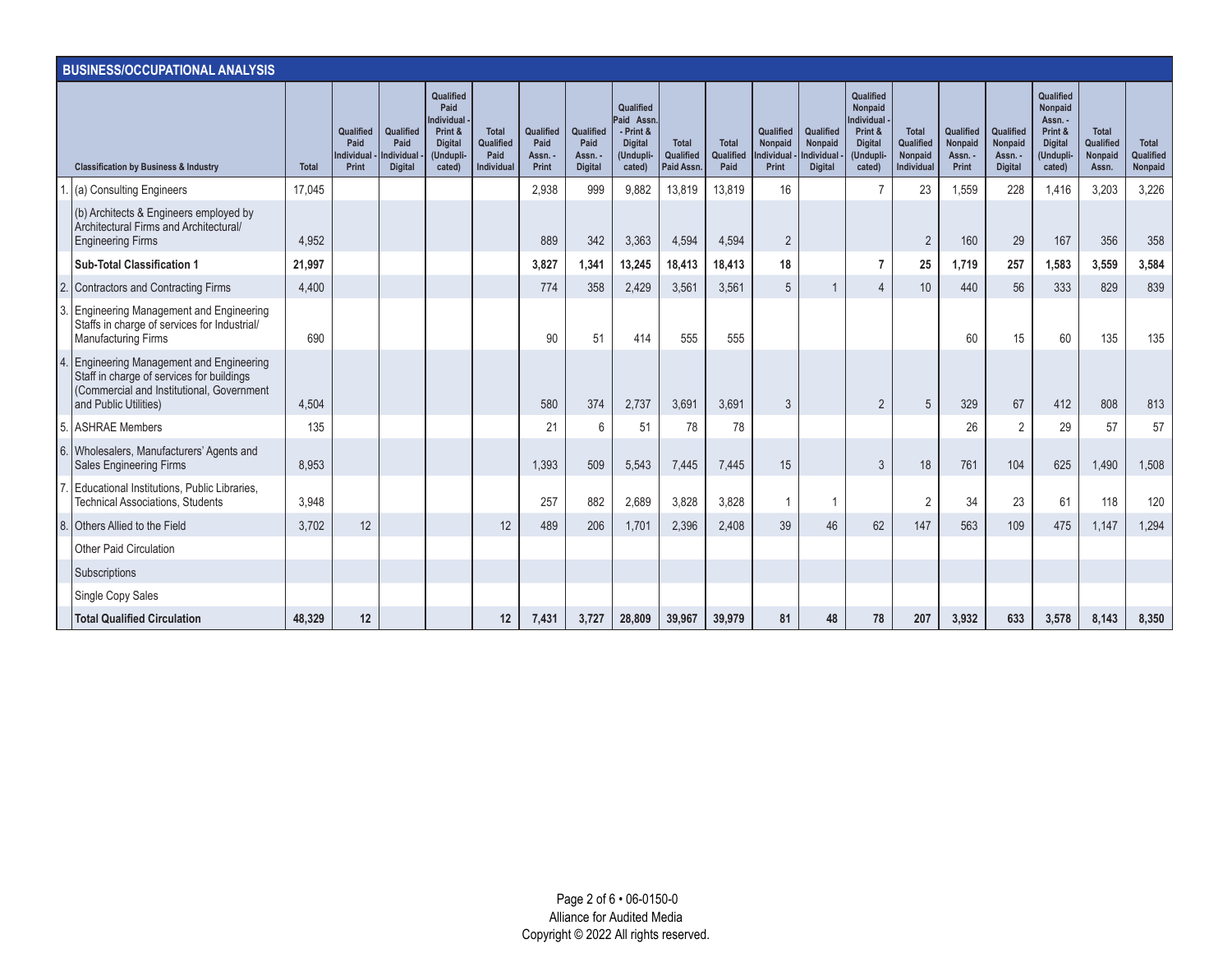| <b>AGE OF SOURCE ANALYSIS</b>                        |              |                |                                                   |        |         |                         |              |                |
|------------------------------------------------------|--------------|----------------|---------------------------------------------------|--------|---------|-------------------------|--------------|----------------|
|                                                      |              |                |                                                   |        |         | <b>Qualified Within</b> |              |                |
| <b>Source</b>                                        | <b>Print</b> | <b>Digital</b> | <b>Print &amp; Digital</b><br>(Undupli-<br>cated) | 1 Year | 2 Years | 3 Years                 | <b>Total</b> | <b>Percent</b> |
| <b>Total Direct Request From Recipient</b>           | 81           | 48             | 76                                                | 46     | 60      | 99                      | 205          | 2.5            |
| Written                                              | 81           | 48             | 76                                                | 46     | 60      | 99                      | 205          | 2.5            |
| Telecommunication                                    |              |                |                                                   |        |         |                         |              |                |
| Internet and Email                                   |              |                |                                                   |        |         |                         |              |                |
| <b>Total Direct Request From Recipient's Company</b> |              |                |                                                   |        |         |                         |              |                |
| Written                                              |              |                |                                                   |        |         |                         |              |                |
| Telecommunication                                    |              |                |                                                   |        |         |                         |              |                |
| Internet and Email                                   |              |                |                                                   |        |         |                         |              |                |
| <b>Total Communication Other Than Request</b>        |              |                |                                                   |        |         |                         |              |                |
| Written                                              |              |                |                                                   |        |         |                         |              |                |
| Telecommunication                                    |              |                |                                                   |        |         |                         |              |                |
| Internet and Email                                   |              |                |                                                   |        |         |                         |              |                |
| Association                                          | 3,932        | 633            | 3,578                                             | 2,867  | 3,177   | 2,099                   | 8,143        | 97.5           |
| <b>Business Directories</b>                          |              |                |                                                   |        |         |                         |              |                |
| Lists                                                |              |                |                                                   |        |         |                         |              |                |
| <b>Acquired Circulation</b>                          |              |                |                                                   |        |         |                         |              |                |
| <b>Other Sources</b>                                 |              |                | $\overline{2}$                                    |        |         |                         | 2            | 0.0            |
| <b>Total Qualified Subscriptions</b>                 | 4,013        | 681            | 3,656                                             | 2,914  | 3,238   | 2,198                   | 8,350        | 100.0          |
| Percent                                              | 48.1         | 8.2            | 43.8                                              | 34.9   | 38.8    | 26.3                    | 100.0        |                |
| Paid Subscription Circulation                        |              |                |                                                   |        |         |                         | 39,979       |                |
| Paid Acquired Circulation                            |              |                |                                                   |        |         |                         |              |                |
| Single Copy Sales                                    |              |                |                                                   |        |         |                         |              |                |
| <b>Total Qualified Circulation</b>                   |              |                |                                                   |        |         |                         | 48,329       |                |

| <b>MAILING ADDRESS ANALYSIS</b>                                                                                                                                                                   |                                  |                                       |                                                               |                                   |                                        |                                          |                                                                            |                                             |                                    |                |
|---------------------------------------------------------------------------------------------------------------------------------------------------------------------------------------------------|----------------------------------|---------------------------------------|---------------------------------------------------------------|-----------------------------------|----------------------------------------|------------------------------------------|----------------------------------------------------------------------------|---------------------------------------------|------------------------------------|----------------|
|                                                                                                                                                                                                   | Qualified<br><b>Paid - Print</b> | Qualified<br>Paid -<br><b>Digital</b> | Qualified<br>Paid - Print<br>& Digital<br>(Undupli-<br>cated) | <b>Total</b><br>Qualified<br>Paid | Qualified<br>Nonpaid -<br><b>Print</b> | Qualified<br>Nonpaid -<br><b>Digital</b> | Qualified<br>Nonpaid -<br>Print &<br><b>Digital</b><br>(Undupli-<br>cated) | <b>Total</b><br>Qualified<br><b>Nonpaid</b> | <b>Total</b><br><b>Circulation</b> | <b>Percent</b> |
| Individual by Name and Title<br>and/or Occupation<br>Individual by Name Only<br>Title or Occupation Only<br>Company Name Only<br>Multicopy Same Addressee<br><b>Total Qualified Subscriptions</b> | 7,443<br>7,443                   | 3.727<br>3,727                        | 28.809<br>28,809                                              | 39.979<br>39,979                  | 4,013<br>4,013                         | 681<br>681                               | 3.656<br>3,656                                                             | 8.350<br>8,350                              | 48.329<br>48,329                   | 100.0<br>100.0 |
| Single Copy Sales<br><b>Total Qualified Circulation</b>                                                                                                                                           |                                  |                                       |                                                               |                                   |                                        |                                          |                                                                            |                                             | 48,329                             |                |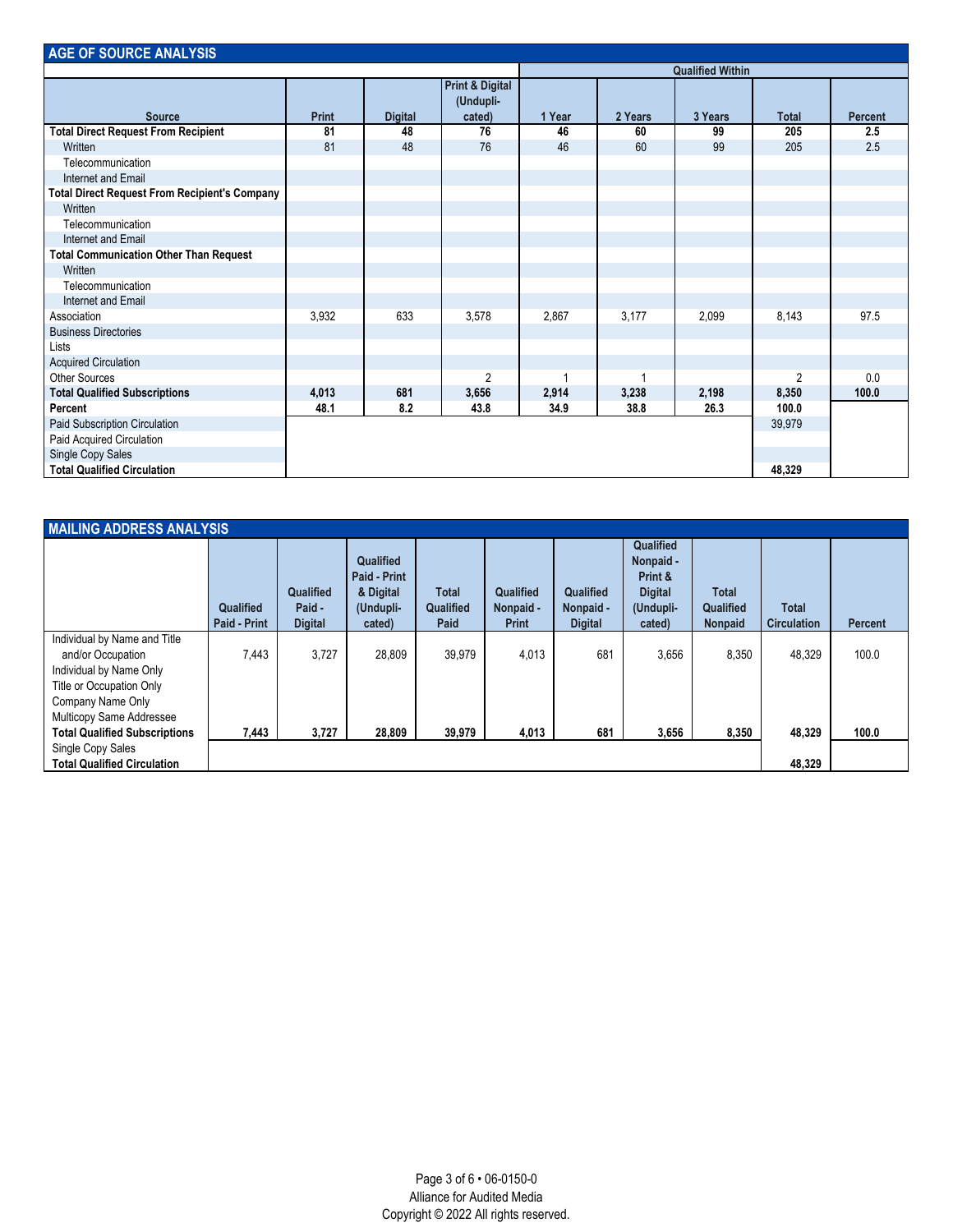| <b>GEOGRAPHIC ANALYSIS</b>                                            |                                     |                                       |                                                                         |                                   |                                        |                                          |                                                                            |                                      |              |
|-----------------------------------------------------------------------|-------------------------------------|---------------------------------------|-------------------------------------------------------------------------|-----------------------------------|----------------------------------------|------------------------------------------|----------------------------------------------------------------------------|--------------------------------------|--------------|
| <b>State</b>                                                          | Qualified<br>Paid -<br><b>Print</b> | Qualified<br>Paid -<br><b>Digital</b> | Qualified<br>Paid -<br>Print &<br><b>Digital</b><br>(Undupli-<br>cated) | <b>Total</b><br>Qualified<br>Paid | Qualified<br>Nonpaid -<br><b>Print</b> | Qualified<br>Nonpaid -<br><b>Digital</b> | Qualified<br>Nonpaid -<br>Print &<br><b>Digital</b><br>(Undupli-<br>cated) | <b>Total</b><br>Qualified<br>Nonpaid | <b>Total</b> |
| Alabama                                                               | 84                                  | 8                                     | 159                                                                     | 251                               | 41                                     | 6                                        | $\overline{23}$                                                            | 70                                   | 321          |
| Arizona                                                               | 78                                  | $20\,$                                | 316                                                                     | 414                               | 61                                     | 13                                       | 42                                                                         | 116                                  | 530          |
| Arkansas                                                              | 43                                  | 15                                    | 247                                                                     | 305                               | 27                                     | 3                                        | 11                                                                         | 41                                   | 346          |
| California                                                            | 481                                 | 114                                   | 1,809                                                                   | 2,404                             | 267                                    | 36                                       | 243                                                                        | 546                                  | 2,950        |
| Colorado                                                              | 193                                 | 40                                    | 638                                                                     | 871                               | 69                                     | 11                                       | 66                                                                         | 146                                  | 1,017        |
| Connecticut<br>Delaware                                               | 90<br>16                            | 18                                    | 261<br>39                                                               | 369<br>56                         | 49<br>16                               | $\overline{4}$                           | 36<br>11                                                                   | 89<br>28                             | 458<br>84    |
| District of Columbia                                                  | 18                                  | 1<br>6                                | 64                                                                      | 88                                | $\overline{7}$                         | 1<br>$\mathbf{1}$                        | 10                                                                         | 18                                   | 106          |
| Florida                                                               | 246                                 | 61                                    | 917                                                                     | 1,224                             | 209                                    | 26                                       | 153                                                                        | 388                                  | 1,612        |
| Georgia                                                               | 183                                 | 34                                    | 542                                                                     | 759                               | 93                                     | 44                                       | 105                                                                        | 242                                  | 1,001        |
| Idaho                                                                 | 32                                  | 9                                     | 108                                                                     | 149                               | 13                                     | 1                                        | 14                                                                         | 28                                   | 177          |
| Illinois                                                              | 230                                 | 56                                    | 840                                                                     | 1,126                             | 144                                    | 16                                       | 94                                                                         | 254                                  | 1,380        |
| Indiana                                                               | 88                                  | 14                                    | 360                                                                     | 462                               | 57                                     | $\overline{7}$                           | 44                                                                         | 108                                  | 570          |
| lowa                                                                  | 59                                  | 12                                    | 321                                                                     | 392                               | 27                                     | $\sqrt{5}$                               | 31                                                                         | 63                                   | 455          |
| Kansas<br>Kentucky                                                    | 89<br>56                            | 33<br>11                              | 377<br>206                                                              | 499<br>273                        | 37<br>28                               | 3<br>$\overline{5}$                      | 41<br>23                                                                   | 81<br>56                             | 580<br>329   |
| Louisiana                                                             | 51                                  | 4                                     | 124                                                                     | 179                               | 30                                     | 1                                        | 21                                                                         | 52                                   | 231          |
| Maine                                                                 | 22                                  | 6                                     | 107                                                                     | 135                               | 21                                     | $\overline{2}$                           | 22                                                                         | 45                                   | 180          |
| Maryland                                                              | 165                                 | 29                                    | 557                                                                     | 751                               | 96                                     | 11                                       | 83                                                                         | 190                                  | 941          |
| Massachusetts                                                         | 183                                 | 38                                    | 597                                                                     | 818                               | 88                                     | $\overline{7}$                           | 73                                                                         | 168                                  | 986          |
| Michigan                                                              | 148                                 | 23                                    | 531                                                                     | 702                               | 87                                     | 16                                       | 62                                                                         | 165                                  | 867          |
| Minnesota                                                             | 130                                 | 20                                    | 478                                                                     | 628                               | 63                                     | 11                                       | 60                                                                         | 134                                  | 762          |
| Mississippi                                                           | 22                                  | 5                                     | 47                                                                      | 74                                | 21                                     | $\mathbf{1}$                             | 3                                                                          | 25                                   | 99           |
| Missouri                                                              | 139                                 | 26                                    | 511                                                                     | 676                               | 70                                     | 11                                       | 55                                                                         | 136                                  | 812          |
| Montana<br>Nebraska                                                   | 33<br>57                            | 5<br>5                                | 84<br>257                                                               | 122<br>319                        | 10<br>36                               |                                          | 8<br>13                                                                    | 18<br>49                             | 140<br>368   |
| Nevada                                                                | 29                                  | 9                                     | 140                                                                     | 178                               | 28                                     |                                          | 20                                                                         | 48                                   | 226          |
| New Hampshire                                                         | 21                                  | 5                                     | 102                                                                     | 128                               | 12                                     | $\mathbf{1}$                             | 14                                                                         | 27                                   | 155          |
| New Jersey                                                            | 140                                 | 34                                    | 455                                                                     | 629                               | 105                                    | $\overline{7}$                           | 91                                                                         | 203                                  | 832          |
| New Mexico                                                            | 23                                  | $\overline{2}$                        | 80                                                                      | 105                               | 22                                     | $\sqrt{3}$                               | 20                                                                         | 45                                   | 150          |
| New York                                                              | 334                                 | 87                                    | 1,292                                                                   | 1,713                             | 211                                    | 23                                       | 159                                                                        | 393                                  | 2,106        |
| North Carolina                                                        | 155                                 | 66                                    | 633                                                                     | 854                               | 87                                     | $\bf 8$                                  | 93                                                                         | 188                                  | 1,042        |
| North Dakota                                                          | 17                                  | 3                                     | 41                                                                      | 61                                | 4                                      |                                          | 3                                                                          | 7                                    | 68           |
| Ohio<br>Oklahoma                                                      | 218<br>74                           | 31<br>16                              | 797<br>282                                                              | 1,046<br>372                      | 146<br>57                              | 16<br>$\overline{2}$                     | 98<br>40                                                                   | 260<br>99                            | 1,306<br>471 |
| Oregon                                                                | 82                                  | 21                                    | 329                                                                     | 432                               | 43                                     | $\sqrt{3}$                               | 45                                                                         | 91                                   | 523          |
| Pennsylvania                                                          | 331                                 | 53                                    | 894                                                                     | 1,278                             | 161                                    | 21                                       | 124                                                                        | 306                                  | 1,584        |
| Rhode Island                                                          | 12                                  | $\overline{2}$                        | 41                                                                      | 55                                | 10 <sup>1</sup>                        | $\mathbf{3}$                             | 5                                                                          | 18                                   | 73           |
| South Carolina                                                        | $72\,$                              | 14                                    | 214                                                                     | 300                               | 65                                     | $\overline{7}$                           | 45                                                                         | 117                                  | 417          |
| South Dakota                                                          | 31                                  | 4                                     | 107                                                                     | 142                               | 13                                     | $\overline{c}$                           | $\overline{7}$                                                             | 22                                   | 164          |
| Tennessee                                                             | 116                                 | 30                                    | 463                                                                     | 609                               | 69                                     | 11                                       | 54                                                                         | 134                                  | 743          |
| Texas                                                                 | 405                                 | 114                                   | 1,502                                                                   | 2,021                             | 227                                    | 41                                       | 215                                                                        | 483                                  | 2,504        |
| Utah<br>Vermont                                                       | 68<br>16                            | 21<br>$\sqrt{5}$                      | 185<br>79                                                               | 274<br>100                        | 28<br>5                                | $\overline{2}$                           | 12<br>11                                                                   | 42<br>16                             | 316<br>116   |
| Virginia                                                              | 166                                 | 54                                    | 699                                                                     | 919                               | 103                                    | 20                                       | 80                                                                         | 203                                  | 1,122        |
| Washington                                                            | 144                                 | 38                                    | 545                                                                     | 727                               | 82                                     | 14                                       | 84                                                                         | 180                                  | 907          |
| West Virginia                                                         | 18                                  | 4                                     | 54                                                                      | 76                                | $\overline{2}$                         |                                          | 3                                                                          | 5                                    | 81           |
| Wisconsin                                                             | 125                                 | 23                                    | 550                                                                     | 698                               | $75\,$                                 | $\boldsymbol{9}$                         | 53                                                                         | 137                                  | 835          |
| Wyoming                                                               | 2                                   | 3                                     | 26                                                                      | 31                                | 4                                      |                                          | 6                                                                          | 10                                   | 41           |
| <b>TOTAL 48 CONTERMINOUS STATES</b>                                   | 5,535                               | 1,252                                 | 20,007                                                                  | 26,794                            | 3,226                                  | 435                                      | 2,629                                                                      | 6,290                                | 33,084       |
| Alaska<br>Hawaii                                                      | 26<br>45                            | 4                                     | 124<br>132                                                              | 154                               | 12<br>26                               | 1<br>$\mathbf{3}$                        | 19<br>20                                                                   | 32                                   | 186          |
| <b>TOTAL ALASKA &amp; HAWAII</b>                                      | 71                                  | 5<br>9                                | 256                                                                     | 182<br>336                        | 38                                     | 4                                        | 39                                                                         | 49<br>81                             | 231<br>417   |
| Single Copy Sales                                                     |                                     |                                       |                                                                         |                                   |                                        |                                          |                                                                            |                                      |              |
| U.S. Unclassified                                                     |                                     |                                       |                                                                         |                                   |                                        |                                          |                                                                            |                                      |              |
| <b>TOTAL UNITED STATES</b>                                            | 5,606                               | 1,261                                 | 20,263                                                                  | 27,130                            | 3,264                                  | 439                                      | 2,668                                                                      | 6,371                                | 33,501       |
| Poss. & Other Areas                                                   | 21                                  | 5                                     | 85                                                                      | 111                               | 11                                     | 1                                        | 11                                                                         | 23                                   | 134          |
| U.S. & POSS., etc.                                                    | 5,627                               | 1,266                                 | 20,348                                                                  | 27,241                            | 3,275                                  | 440                                      | 2,679                                                                      | 6,394                                | 33,635       |
| Canada                                                                | 819                                 | 132                                   | 3,271                                                                   | 4,222                             | 306                                    | 35                                       | 277                                                                        | 618                                  | 4,840        |
| International                                                         | 997                                 | 2,329                                 | 5,190                                                                   | 8,516                             | 432                                    | 206                                      | 700                                                                        | 1,338                                | 9,854        |
| Military or Civilian Personnel Overseas<br><b>Total International</b> | 1,816                               | 2,461                                 | 8,461                                                                   | 12,738                            | 738                                    | 241                                      | 977                                                                        | 1,956                                | 14,694       |
| E-mail Address Only                                                   |                                     |                                       |                                                                         |                                   |                                        |                                          |                                                                            |                                      |              |
| Other Unclassified                                                    |                                     |                                       |                                                                         |                                   |                                        |                                          |                                                                            |                                      |              |
| <b>GRAND TOTAL</b>                                                    | 7,443                               | 3,727                                 | 28,809                                                                  | 39,979                            | 4,013                                  | 681                                      | 3,656                                                                      | 8,350                                | 48,329       |

Page 4 of 6 • 06-0150-0

Alliance for Audited Media

Copyright © 2022 All rights reserved.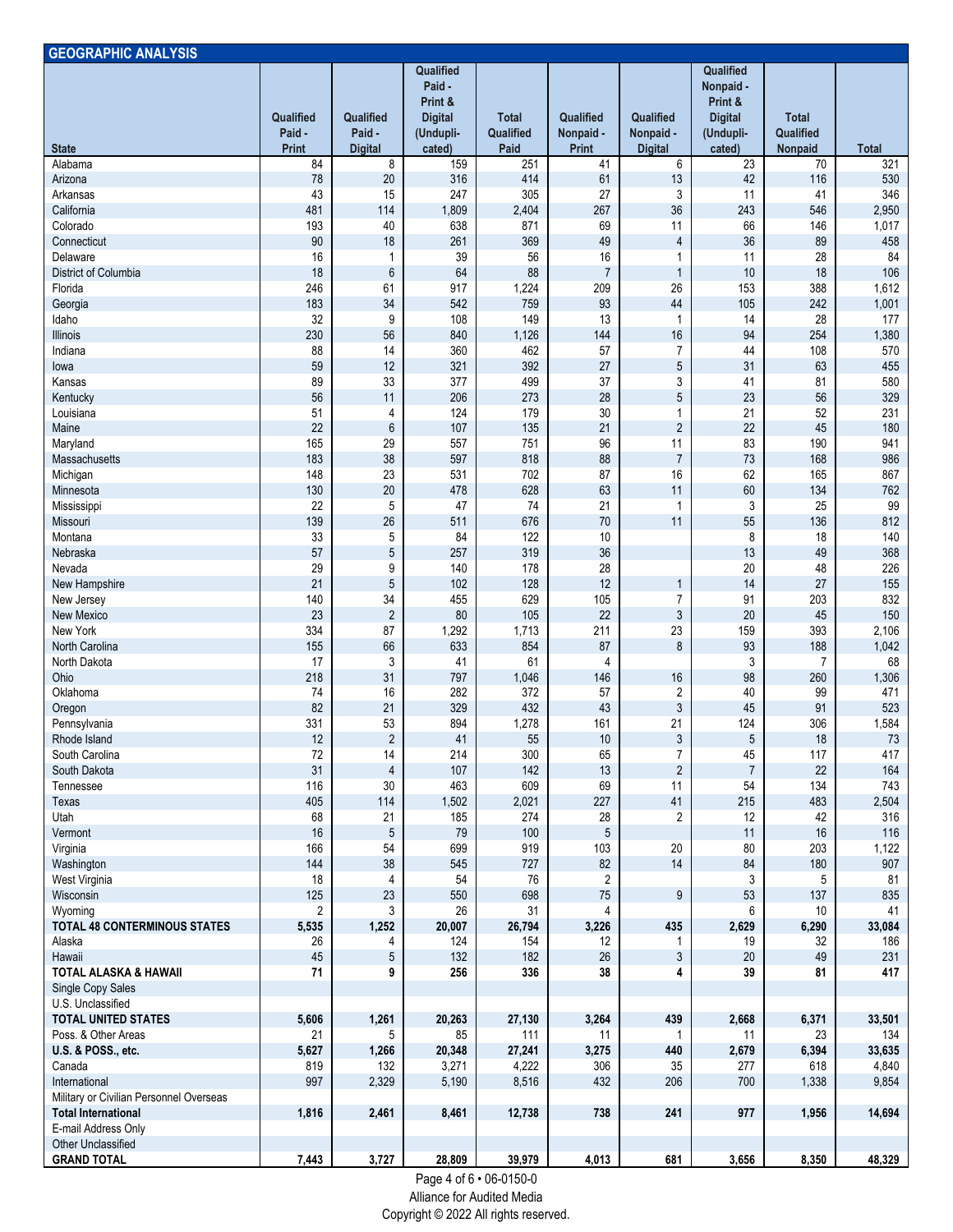| <b>TERM DATA (Subscriptions Sold)</b> |                                  |                                    |                                                                         |                                       |
|---------------------------------------|----------------------------------|------------------------------------|-------------------------------------------------------------------------|---------------------------------------|
|                                       | <b>Qualified</b><br>Paid - Print | <b>Qualified</b><br>Paid - Digital | <b>Qualified Paid -</b><br><b>Print &amp; Digital</b><br>(Unduplicated) | <b>Total</b><br><b>Qualified Paid</b> |
| Three years or more                   |                                  |                                    |                                                                         |                                       |
| Two years or more but less than three | 15                               |                                    | 30                                                                      | 50                                    |
| One year or more but less than two    |                                  |                                    | 38                                                                      | 52                                    |
| Less than one year                    | 477                              | 276                                | 2.336                                                                   | 3,089                                 |
| Total                                 | 499                              | 288                                | 2,404                                                                   | 3,191                                 |

| <b>SALES CHANNELS</b>                                                                                                                                                                     |                                         |                                    |                                                                         |                                       |  |  |
|-------------------------------------------------------------------------------------------------------------------------------------------------------------------------------------------|-----------------------------------------|------------------------------------|-------------------------------------------------------------------------|---------------------------------------|--|--|
|                                                                                                                                                                                           | <b>Qualified</b><br><b>Paid - Print</b> | <b>Qualified</b><br>Paid - Digital | <b>Qualified Paid -</b><br><b>Print &amp; Digital</b><br>(Unduplicated) | <b>Total</b><br><b>Qualified Paid</b> |  |  |
| Ordered by mail and/or directly requested by subscribers<br>Catalog agencies and individual agents<br>Publishers own and other publishers salespeople<br>Independent agencies salespeople |                                         |                                    |                                                                         |                                       |  |  |
| Association membership<br>All other channels                                                                                                                                              | 495                                     | 288                                | 2.404                                                                   | 3.187                                 |  |  |
| Total                                                                                                                                                                                     | 499                                     | 288                                | 2.404                                                                   | 3,191                                 |  |  |

| <b>PREMIUM USAGE (Subscriptions Sold)</b>             |                                         |                                    |                                                                         |                                       |  |  |
|-------------------------------------------------------|-----------------------------------------|------------------------------------|-------------------------------------------------------------------------|---------------------------------------|--|--|
|                                                       | <b>Qualified</b><br><b>Paid - Print</b> | <b>Qualified</b><br>Paid - Digital | <b>Qualified Paid -</b><br><b>Print &amp; Digital</b><br>(Unduplicated) | <b>Total</b><br><b>Qualified Paid</b> |  |  |
| Ordered without premium                               | 499                                     | 288                                | 2.404                                                                   | 3.191                                 |  |  |
| Ordered with reprinted material from this publication |                                         |                                    |                                                                         |                                       |  |  |
| Ordered with other premiums                           |                                         |                                    |                                                                         |                                       |  |  |
| Total                                                 | 499                                     | 288                                | 2.404                                                                   | 3,191                                 |  |  |

## **NOTES**

| l Price Data              | <b>Basic Prices</b>                                                |
|---------------------------|--------------------------------------------------------------------|
| Basic Price Subscriptions | 1 yr. \$6.00; to nonmembers, U.S., 1 yr. \$85.00.<br>To members. 1 |
| Single Copy               | \$8.00                                                             |

| Sales include Premium Values | Qualified<br>Paid -<br><b>Print</b> | Qualified<br>Paid -<br><b>Digital</b> | Qualified<br>Paid -<br><b>Print &amp; Digital</b><br>(Unduplicated) | <b>Total</b><br>Qualified<br>Paid |
|------------------------------|-------------------------------------|---------------------------------------|---------------------------------------------------------------------|-----------------------------------|
| Basic & higher than basic    | 499                                 | 288                                   | 2.404                                                               | 3.191                             |
| 75% - 99% of basic           |                                     |                                       |                                                                     |                                   |
| 50% - 74% of basic           |                                     |                                       |                                                                     |                                   |
| 25% - 49% of basic           |                                     |                                       |                                                                     |                                   |
| Less than 25% of basic       |                                     |                                       |                                                                     |                                   |
| <b>Total</b>                 | 499                                 | 288                                   | 2.404                                                               | 3.191                             |

#### **Post Expiration Copies Included in Paid Circulation:**

Percentage of paid subscriptions serviced, from 1 issue to 3 months beyond expiration, on the analyzed issue: 6.6% Average percentage of paid subscriptions serviced, from 1 issue to 3 months beyond expiration, for the period covered by this statement: 8.0%

| <b>Renewal Analysis of Paid Circulation:</b>            | <b>Subscriptions Other Than</b><br>Association | <b>Association Subscriptions</b> | <b>Total Renewal</b> |
|---------------------------------------------------------|------------------------------------------------|----------------------------------|----------------------|
| Total expirations during 12 month period May thru April | 182                                            | 45.872                           | 46.054               |
| Total renewals of those expirations                     | 59                                             | 26.808                           | 26.867               |
| Renewal Percentage                                      | 32.4%                                          | 58.4%                            | 58.3%                |